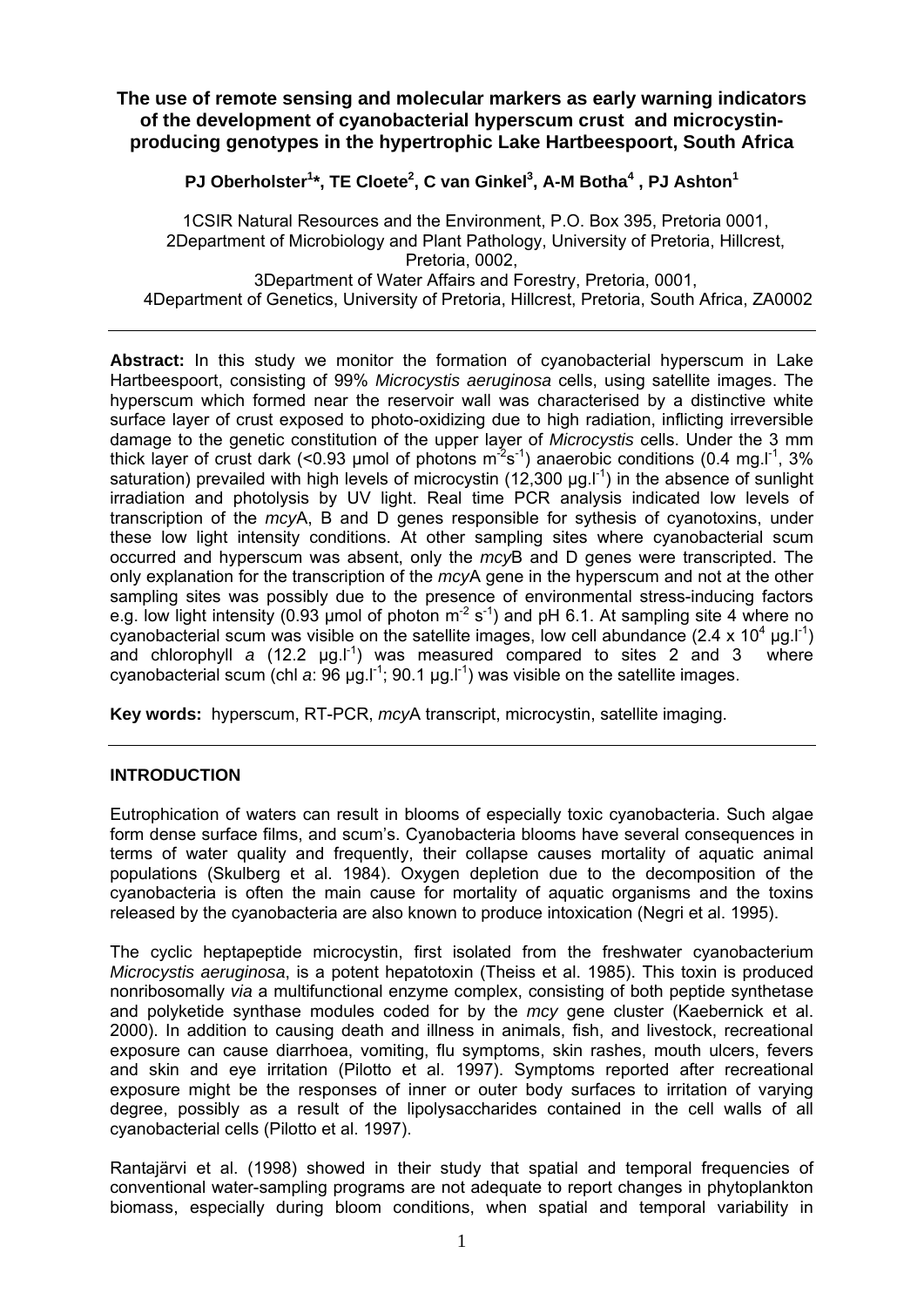phytoplankton density is particularly high. Furthermore, they indicated from their observation that routine monitoring data is not sufficient for early warning due to the time lag between the formation of the cyanobacterial scum and the availability of relevant information for risk management (Rantajärvi et al. 1998). However, due to the fact that cyanobacteria can regulate their buoyancy, and in calm weather tend to keep themselves close to the water surface, surface scums are easily observed. Accumulation of aggregated cyanobacterial cells, just below the water surface and surface scums are so distinct that the extent of the blooms can be mapped using almost any remote sensing instrument (Kutser 2004). Moreover, the implementation of risk assessment requires not only rapid and reliable methods for analysis of ambient cyanotoxin concentrations, but also tools for identifying factors leading to the production of hazardous levels of toxicity. Knowledge of the regulation of microcystin biosynthesis in the South African context could facilitate water management strategies that would avoid chronic exposure of consumers to drinking water containing microcystins.

The objective of this study was to use RT-PCR methodology as an early warning indicator for water resource management by using a combination of primer sets for the detection of *Microcystis* strains that bear the *mcy* gene cluster in Lake Hartbeespoort. This gene cluster, if present, can be responsible for the synthesis of cyanotoxins within the cyanobacterial hyperscum of Lake Hartbeespoort. The targeted genes (*mcy*A, B and D) were chosen as representatives of the microcystin peptide synthetase and polyketide synthase genes. The transcriptional regulation of these genes will give us clear indications of the effect of aphotic, anaerobic stress conditions within the cyanobacterial hyperscum and their effect on the synthesis of cyanotoxins. We further evaluated remote sensing as an early warning system for the detection of the development of cyanobacterial hyperscum crust in combination with physical and chemical parameters on ground level.

## **MATERIALS AND METHODS**

#### **Study area**

Lake Hartbeespoort (25º43'S, 27º51'E) is a warm, monomictic man-made impoundment with a mean depth of 9.6 metres and a maximum depth of 32.5 metres (**Fig. 1**). The impoundment has a capacity of 195 million metres<sup>2</sup> at full supply level and is situated southwest of the city of Pretoria, South Africa. The lake has a surface area of about 20 km<sup>2</sup> within a watershed of approximately  $4,144$  km<sup>2</sup> in area extent. Excessive nutrient loads (80-300 metric tonnes of phosphorus as P), originating largely as point source (16 sewage treatment works) discharged annually into the Crocodile-Jukskei River system that supplies the lake, resulting in the reservoir becoming hypertrophic (Harding et al. 2004).

# **Sampling strategy**

Samples of water were collected from four sampling sites (**Fig. 1**) on a two weekly basis – from November 2004 to April 2005 ( $n = 12$ ) – the mid-summer and lake overtune period when cyanobacterial blooms are most commonly present in Lake Hartbeespoort. For all sampling sites a syringe sampler modified after Baker et al. (1985) was used. Duplicate samples were taken at the surface and at 1 metre depth intervals down to 5 metres at all 4 sampling sites. Integrated water samples were transferred from the field to the laboratory in a dark cooler box within 2 h. Duplicate samples (5 litres) were preserved in the field by addition of acid Lugol's solution to a final concentration of 0.7 %, followed by addition of buffered formaldehyde to a final concentration of 2.5 % one hour later.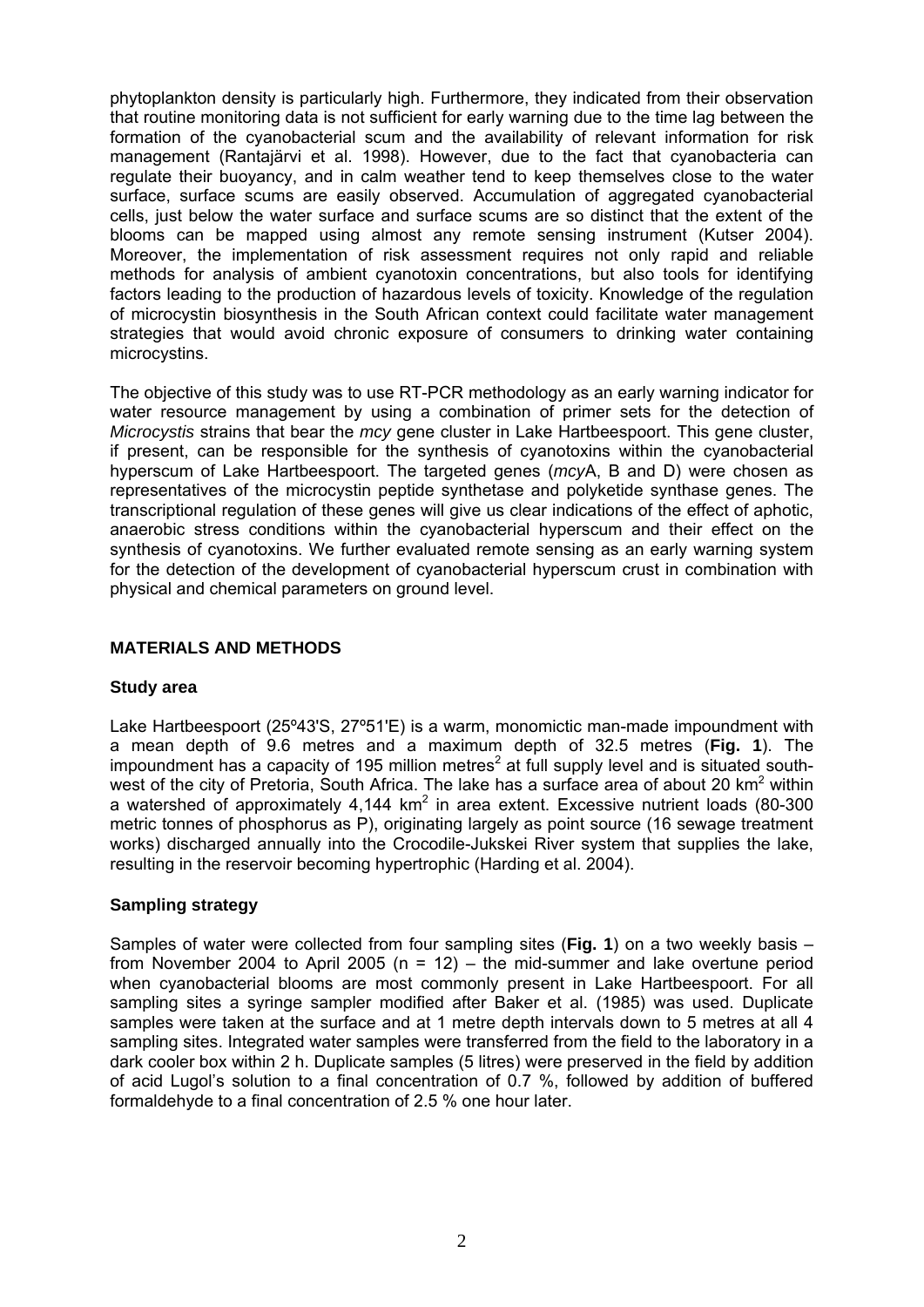

**Fig. 1.** Map of Lake Hartbeespoort, showing the location of the four sampling sites, and the positions of inflowing rivers. Inset shows the location of the map area in South Africa.

#### **Microscopy and enumeration**

Species identification and enumeration were done using an Olympus inverted light microscope with a 1,250 x magnification (Wehr & Sheath 2001). Strip counts were made until at least 100 individuals of each of the dominant phytoplankton species were counted. Colonies of *Microcystis* were disintegrated by ultrasonication prior to counting (40 impulses per s over 4 min for a 10-ml sample) (Kurmayer et al. 2003). All counts were based on numbers of cells observed and the individual data grouped into major algal classes at each sampling site. Community comparisons were made using percent community similarity (the sum of the minimum relative abundance for all taxa between any two samples) to compare all 4 study sites in each sampling event (Brower et al. 1990).

# **Chlorophyll** *a*

Chlorophyll *a* (chl *a*) was extracted from lyophilized GF filters using N, N-dimethylformamide for 2 h at room temperature and measured spectrophotometrically at 647 and 664 nm according to the calculations of Porra et al. (1989).

#### **Physicochemical measurement**

Nutrients dissolved inorganic nitrogen (DIN) and soluble reactive phosphorus (SRP) was determined using classical spectophotometric methods (American Public Health Association, American Water Work Association, and Water Pollution Control Federation 1980). Temperature profiles (ºC), pH and dissolved Oxygen (DO) of the water column were measured with a Hach™ sension 156 portable multiparameter (Loveland, USA). Wind velocity was measured at each of the sampling sites 1 m above the water surface with a Weather monitor 2 (Hayward, USA). Light intensity was measured with a model Ll 1000 (Li-Cor, USA) light meter at a depth of 1 m at all 4 sampling sites. Sampling in this study was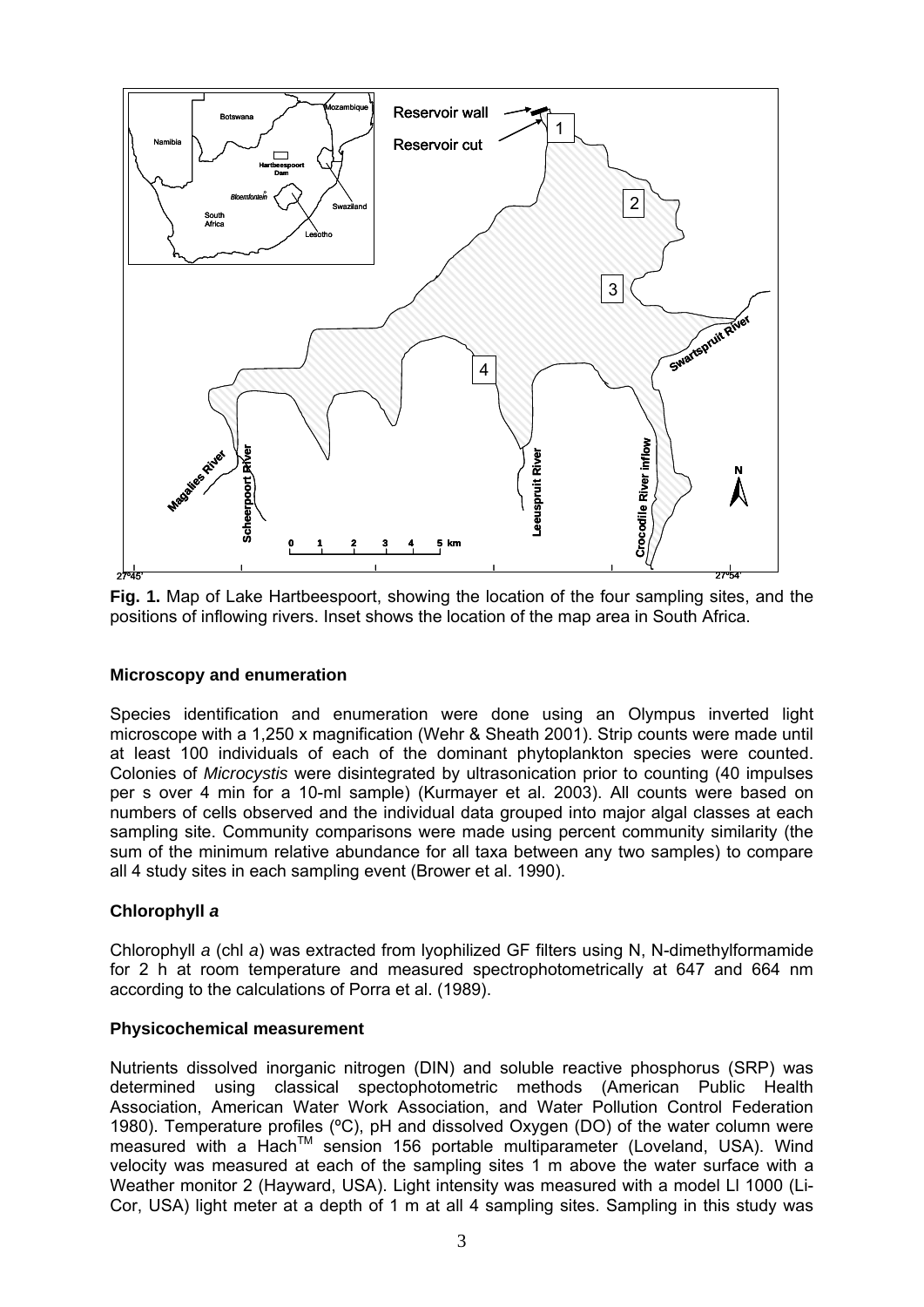carried out between 10h00 and 12h00 to eliminate possible variations in light intensity in the surface water.

## **Satellite remote sensing**

The satellite images used in this study were obtained from the Council of Science and Industrial Research (CSIR) Satellite Application Centre, Hartbeeshoek, South Africa and were taken by sensors on the Landsat-5 satellite. Landsat-5 has a circular, sun-synchronous orbit which has a 16 day repeat cycle (Lillesand et al. 2004). The satellite orbits at 705 km above the surface of the earth and has both multi-spectral scanners (MSS) and thematic mapper (TM) sensors. The resolution for the spectral bands is 30 m by 30 m (except for the thermal band which has a resolution of 120 m). Light intensity, Secchi disc, chl *a*, Total Nitrogen, Total Phosphorus and phytoplankton composition were measured concurrently with satellite flybys.

## **RT-PCR and ELISA analysis**

## **Reference cyanobacterial culture**

The axenic *Microcystis aeruginosa* strain PCC 7806 was obtained from the Institute Pasteur (PCC; Paris, France). The strain was cultured in liquid MA (Ichimura, 1979) medium at  $25 \pm 2$ <sup>o</sup>C under continuous illumination of 25 umol photons  $m^2 s^1$ . At 21 days growth, 2 ml of the culture was transferred to a serum vial and lyophilized (freeze dried) for 48 h. The sample was then stored under vacuum until DNA was extracted.

## **Sampling of** *Microcystis* **cells for RT-PCR**

For RT-PCR, cyanobacterial cells were collected from the cyanobacterial hyperscum, 1 m below the surface crust at site 1 as well as at all the other 3 sampling sites at the end of February and the beginnig of March 2005 ( $n = 2$ ). Before resuspension in distilled water to define volume, the cells were washed three times with distilled water and subjected to a freeze-thaw treatment for PCR template preparation (Baker et al. 2001). DNA was extracted from the environment samples as well as from the reference culture strain PCC 7806 using DNAzol®-Genomic DNA Isolation reagent following the manufacturer's procedures (Molecular Research Center, Inc., USA).

#### **PCR amplification**

PCR was performed in a GeneAmp2400 thermocycler (Perkin-Elmer Cetus, USA). The thermal cycling protocol included an initial denaturation at 94 °C for 2 min, followed by 35 cycles. Each individual cycle began with 10 s at 93 °C followed by 20 s at the annealing temperature at  $T_m$ °C for the specific primer pairs, and ended with 1 min at 72 °C. When extracted DNA was used, the amplification reactions contained a 10 x amplification buffer with 1.5 mM  $MqCl<sub>2</sub>$ , 0.2 mM dNTPs, 20 pmol of each primer and 1 U Taq DNA polymerase, and 3-5 ng purified DNA in a final volume of 50 µl (Dittmann et al. 1999). The PCR amplification for whole cells started with 6  $\mu$ l of a crude cyanobactertial sample, pretreated subsample with an approximate cell density of 5 x 10<sup>8</sup> cells.ml<sup>-1</sup>, or 0.1 µg lyophilized (freeze dried) cyanobacterial cells. The sample was added directly to a 20-µl-reaction solution containing bovine serum albumin (0.1 mg.ml<sup>-1</sup>) and a 10 x amplification buffer that contained 1.5 mM  $MqCl<sub>2</sub>$ , 0.2 mM dNTPs, 20 pmol of each primer, and 0.5 U Taq DNA polymerase (Howitt 1996). The PCR amplifications conditions were identical to those for the samples described above. An extra ramp rate of 3 s/°C between the denaturing and annealing steps was set when a GeneAmp9600 cycler instead of GeneAmp2400 was used for PCR amplification.

For analysis of the *mcy*A gene the primer set was as follows: McyA NMT (MSF: 5'- ATCCAGCAGTTGAGCAAGC-3', 59 ° C; MSR: 5'-TGCAGATAACTC CGCAGTTG-3', 60 ° C,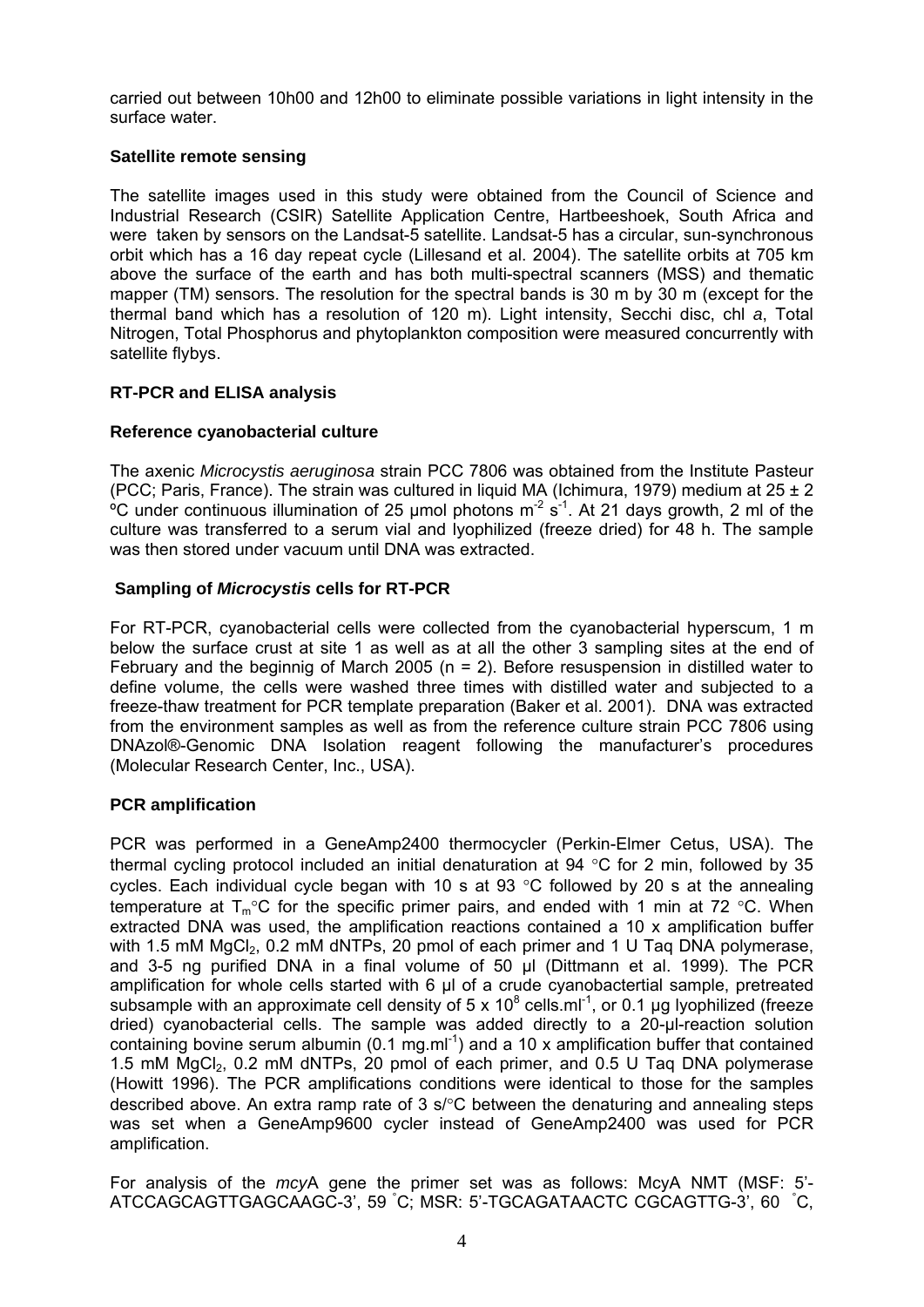MSI: 5'-GAGAATTAGGGACACCTAT-3', 48 ° C)(Tillett et al. 2001). For analysis of the *mcy*B gene the primers sets was as follow: Tox 1P: 5'-CGATTGTTACTGATACTCGCC-3', 57.9 ° C; Tox1M: 5'-TAAGCGGGCA GTTCCTGC-3', 58.2 °C; Tox 3P: 5'-GGAG AATCTTTCATGGCAGAC-3', 62.4 C;  $^{\circ}$ C: Tox1M: 5<sup>'</sup>-<br> $^{\circ}$ C: Tox 7P: 5<sup>'</sup>-CCAATCCCTATCTAACACAGTACCTCGG-3', 65.1 ° Tox 7P: 5'-CCTCAGACAATCAACGGTTAG-3', 53.7 ° C; Tox 3M: 5'-CGTGGATAATAGT ACGGGTTTC-3', 58.4 ° C; Tox 10Pf: 5'-GCCTAATATAGAGCCATTGCC-3', 59.8 °  $^{\circ}$ C; Tox 4Mr: 5'-CCAGTGGGTTAATTGAGTCAG-3', 57.9 ° C)(Grobbelaar et al. 2004); McyB1-L: 5'- AGGCAAGCAGAAATTCAGGA-3', 55.9 ° C; McyB1-R: 5'-ATAGCAACCACCGTCAAAGG-3', 55.9 ° C; McyB3-L: 5'-TCA TCCCAACGTTGAACAAA-3', 55.2<sup>\*</sup>  $^{\circ}$ C; McvB3-R: 5'-CACCATATAAGC GGGCAGTT-3', 55.2 ° C)(Botha-Oberholster and Oberholster 2007). For analysis of the *mcy*D gene the primer set was as follows: McyDF2: 5'-GGTTCGCCTGG TCAAAGTAA-3', 50 ° C; McyDR2: 5'-CCTCGCTAAAGAAGGGTTGA-3', 50 ° C)(Kaebernick et al. 2000). PCR amplicons were analyzed by gel electrophoresis on 2% agarose.

## **RNA extraction and RT- PCR**

Cells were homogenized using liquid nitrogen and RNA extracted using the Qiagen RNAeasy kit (Qiagen Inc., USA) according to the manufacturers' instructions, and using DEPC-treated equipment and solutions.

RT-PCR was performed using 5 ng of total RNA per reaction and with 10µM of each primer (as above). RT-PCR was employed, using the iScript One-Step RT-PCR Kit (Bio-Rad, USA) and analysed using the iCycler iQ Real-Time PCR Detection Instrument (Bio-Rad, USA). The cycling parameters consisted of 1 cycle at 95 °C for 10 min; 40 cycles starting with 1 cycle at 95 °C for 10 s, primer specific annealing T°C for 5 s, 72 °C for 10 s; followed by the melting curve analysis (95 °C for 0 s, 65 °C for 15 s, 95 °C for 0 s), and cooling (40 °C for 30 s). A minimum of 7 reactions was done for each fragment analyzed. Standard curves were generated using a dilution series (1:1, 1:10, 1:100, 1:1000) and repeated. In order to calculate relative expression ratios for target genes, these were normalised with the expression of the unregulated 16S chloroplast rRNA transcript (Pfaffl 2001).

#### **Protein Phosphatase Inhibition and ELISA Assays**

Toxicity was determined by using the method of Boyer et al. (2004). Briefly, samples were collected from all 4 sites, 1 metre below the surface accept for sampling site 1 where integrated water samples were taken  $-$  during the end of February and the beginning of March 2005 ( $n = 2$ ) — when the cyanobacterial hyperscum crust started to develop. The water was poured gently through a 934 AH glass fibre filters in the field, frozen on dry ice, and returned to the laboratory in a cooler box. Filters for toxin analysis were extracted by grinding with 10 ml of 50 % methanol containing 1 % acetic acid and clarified by centrifugation. This cyanobacterial extract was used for analysis of microsystins using the protein phosphatase inhibition assay (PPIA) as described in Carmichael and An (1999).

The ELISA assay was conducted with a Quanti™ Kit for Microsystins (EnviroLogix, USA). The limit of detection (LOD) of the kit is 0.147 ppb. The results were obtained by reading it on a multiskan ascent plate reader (Thermo Labsystems, USA) at 450 nm within 30 min after the addition of the stop solution.

#### **Statistical analysis**

All data were recorded on standard Excel spreadsheets for subsequent processing. The statistical analysis was conducted using the SYSTAT® 7.0.1 software package (SYSTAT, 1997). Statistical differences were analyzed using the Pearson correlation coefficient and *t*  test Sigma Stat (Jandel Scientific) program. Values of *p* ≤ 0.05 were regarded as significant.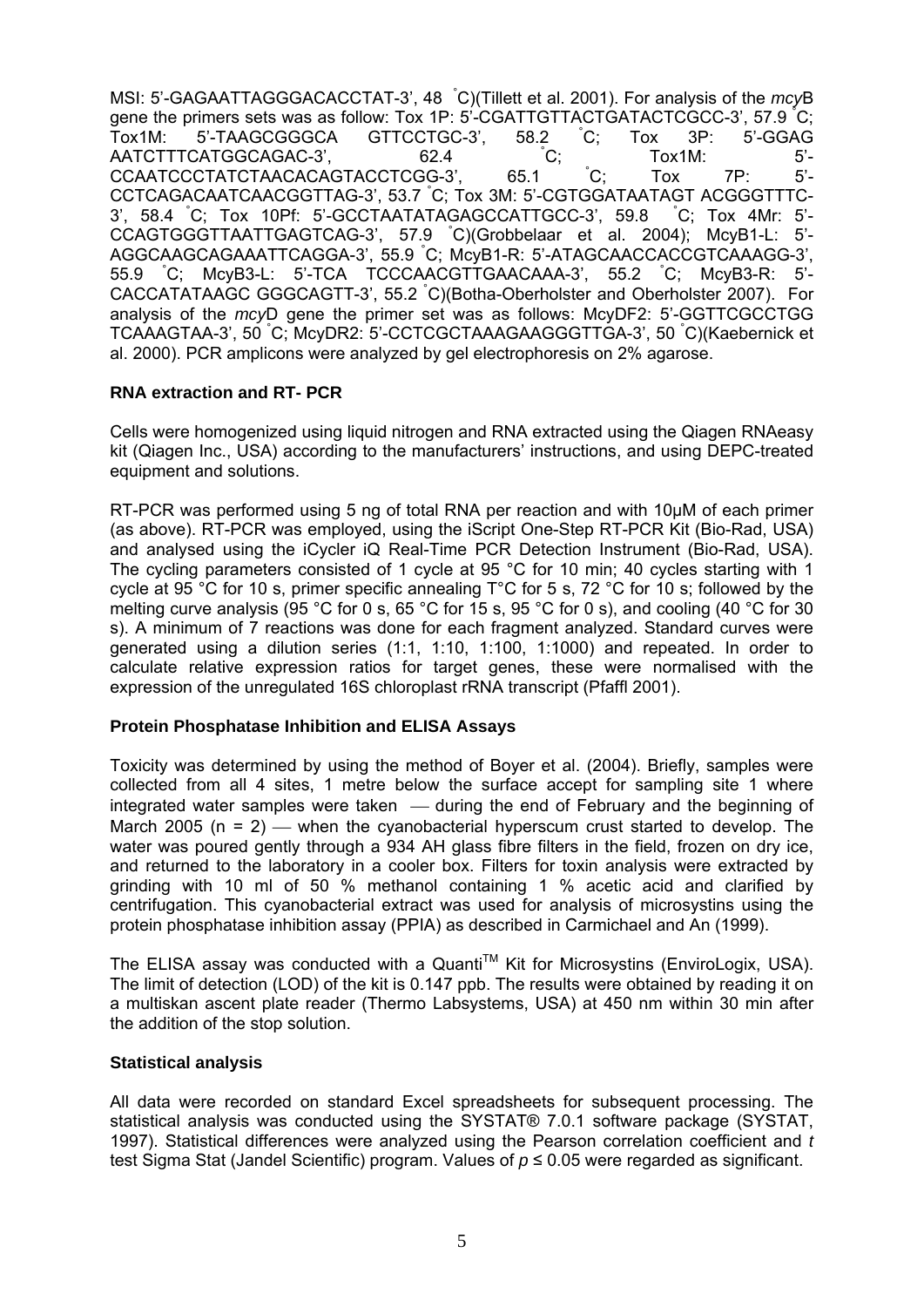### **RESULTS**

### **Satellite imaging**

Although floating scums of cyanobacteria were visible as a green mass on the water surface in the LANDSAT imagery at all 4 sampling sites, during late November 2004 to the end of April 2005 (n = 12), cyanobacterial hyperscum crust only started to develop at the end of February during the beginning of the overtune period of the lake (**Fig. 2**). The average environmental conditions at site 1 in the beginning of February were comparable to sites 2 and 3 (i.e. cell density of 2.1 x 10<sup>8</sup> cells ml<sup>-1</sup>, pH of 8.1 and chl *a*: 102  $\mu$ g l<sup>-1</sup>) before the hyperscum crust started to form at the end of February (**Fig. 3 and 4**). The satellite images of late February beginning March did reveal eutrophic conditions in the form of a cyanobacteria bloom present in the main basin of the lake as a single point in time which was comparible with the ground monitoring data of each of the specific 4 sampling points in time. The cyanobacteria *Microcystis aeruginosa* which made up the dominant species in the phytoplankton composition at sites  $1 - 4$ , during the end of February 2005, dominated the spectrum of the satellite images by a typical cyanophyte signature which made the red absorbance of chl  $\alpha$  readily apparent at sites 2 to 4 but  $-$  not at site 1 which gave a distinctive white image due to the development of hyperscum crust. The average ground monitoring data from late February to the end April 2005 – high average chl a (90 μg l<sup>-1</sup> and 96 μg l<sup>-1</sup>) and *Microcystis* cell abundance (3.1 x 10<sup>8</sup> μg l<sup>-1</sup>, 1.4 x 10<sup>8</sup> μg l<sup>-1</sup>) of sampling sites 2 and 3 where confirmed by the satellite images during this sampling period (**Fig. 3**).



**Fig. 2.** A landsat-5 satellite image of Lake Hartbeespoort taken on March 8, 2005 showing the location of the four sampling sites and the cyanobacterial bloom. Inset shows the distinctive white hyperscum crust at sampling site 1.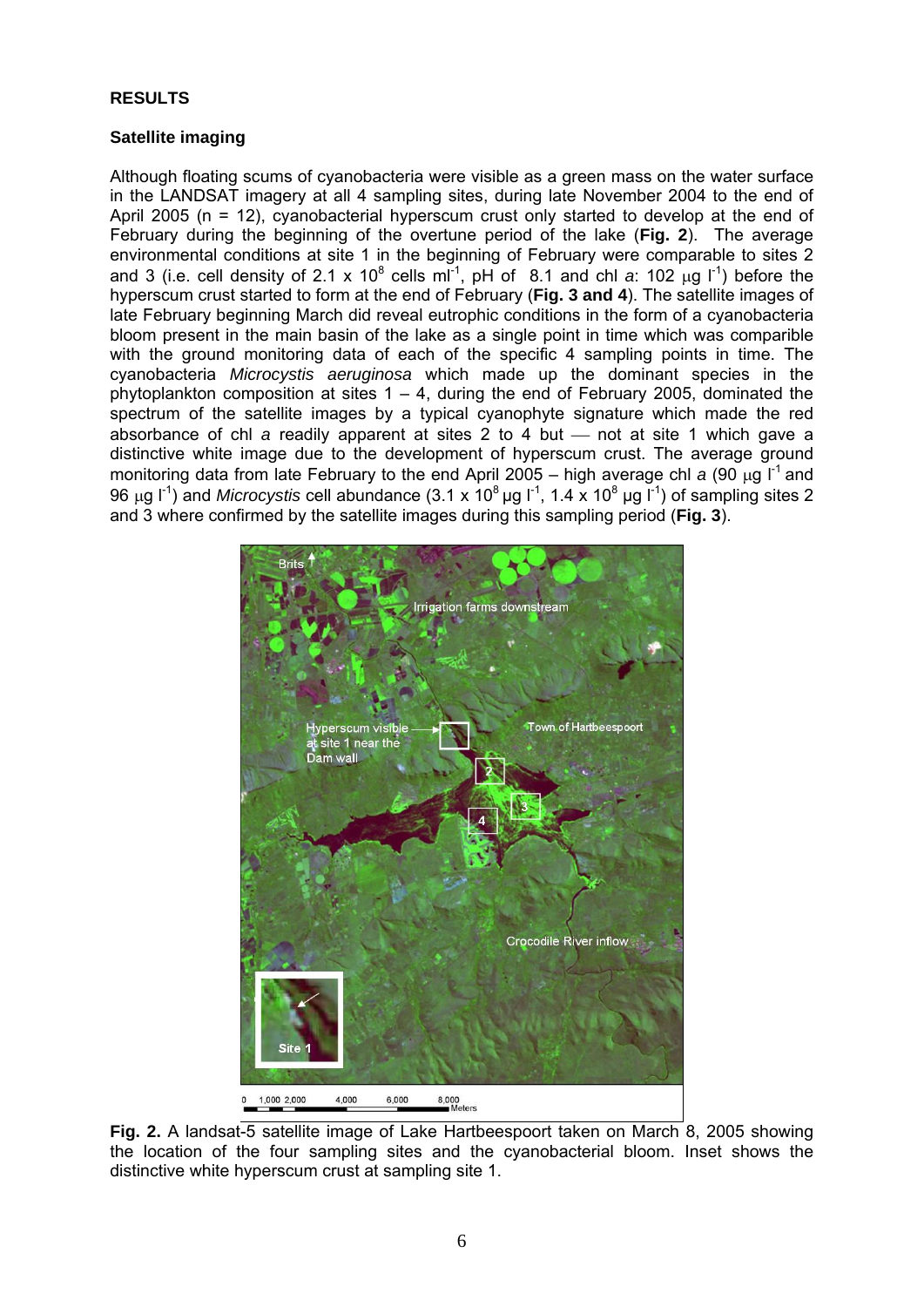

**Fig. 3.** Comparison of the levels of average light intensity ( $\mu$ mol photons  $m^2s^{-1}$ ); total chlorophyll *a* (µg l<sup>-1</sup>) and total microcystin (µg l<sup>-1</sup>) recorded at the four sampling sites in Lake Hartbeespoort from late February to early March 2005 (n = 2).



**Fig. 4.** Comparison of the average physicochemical parameters: pH; Temperature (º C) and Secchi depht (cm) recorded at the four sampling sites in Lake Hartbeespoort from late February to early March 2005 ( $n = 2$ ).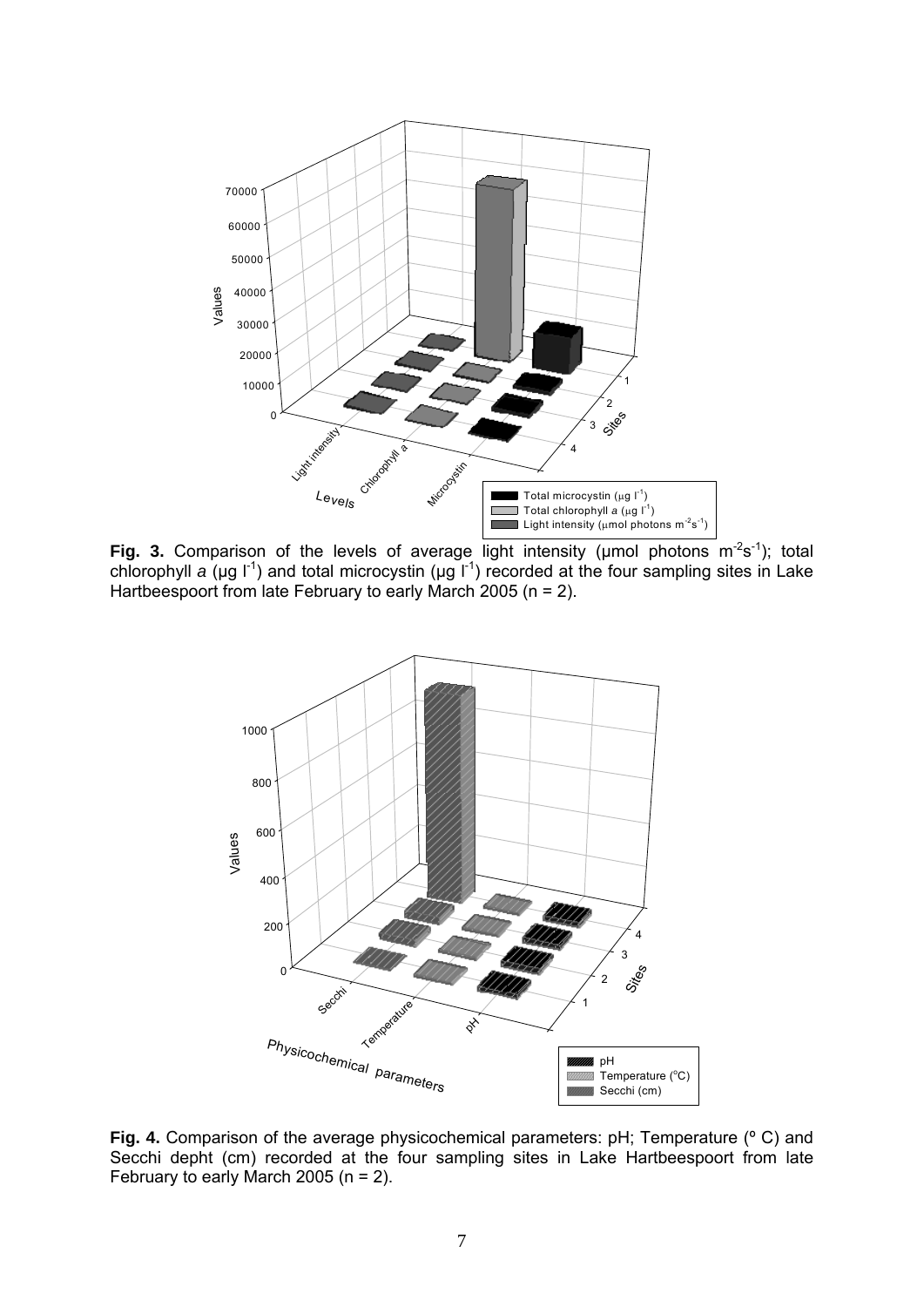#### **Cyanobacterial population structure within the hyperscum**

The cyanobacteria taxonomic composition within the hyperscum that started to develop at the end of February 2005 at site  $1 -$  comprised of 99 % densely packed cyanobacterial *Microcystis aeruginosa* colonies and 0.1 % *Oscillatoria* sp. (verified microscopically) accumulated near the reservoir wall of Lake Hartbeespoort. No cyanobacterial hyperscum was observed at the other 3 sampling sites for the duration of this study. The buoyancy mechanism of the *Microcystis aeruginosa* cells at the surface of sampling site 1, led to increasing compaction of the *Microcystis* colonies which decreased down to a depth of 5 metres at the beginning of March 2005. A distinct patch of dry surface crust (3 mm thick) developed at the end of February 2005 possibly due to the exposure of the *Microcystis* cells to photo-oxidizing conditions. The apparent cell bleaching on the surface of the hyperscum was possibly due to exposure to high light intensities (2,000 µmol of protons  $m^2 \text{.} \text{s}^{-1}$ ). Immediately below the crust, continuously dark (< 0.93 µmol of protons  $m^2$  s<sup>-1</sup>) anaerobic (DO, 0.4 mg l-1, 3 % saturation) conditions prevailed. The compact layer of *Microcystis* cells  $(1.1 \times 10^9 \text{ cells m}^{-1})$  correlated significantly with the chl *a* concentration of 59 mg  $I^{\dagger}$ , dissolved organic carbon of 9.1 mg  $I^3$  and a pH value of 6.1 ( $r = 0.9897$ ;  $p < 0.01$ ).

#### **Microcystin concentration and RT-PCR assays**

The total average microcystin concentration measured within the first 10 cm depth underneath the crust at site 1, in the beginning of March was 12,300  $\mu$ g  $I^{-1}$ , decreasing to 312  $\mu$ g l<sup>-1</sup> at a depth of 5 m. There were a significant correlation ( $r = 0.9975$ ;  $p < 0.01$ ) between the high average total microcystin concentration (12,300 µg l-1) and the high *Microcystis* cell abundance (1.1 x 10<sup>9</sup> cells ml<sup>-1</sup>) underneath the hyperscum crust at this site (Fig. 3). In all cases, microcystin concentrations exceeded the safety limit (1.0  $\mu$ g l<sup>-1</sup>) set by the World Health Organization for drinking water (WHO 1996). The average total *Microcystis* cell abundance measured at the end of February and beginning of March (n=2) at sites 2, 3 and 4 were 3.1 x 10<sup>8</sup> µg  $\mathsf{I}^1$ , 1.4 x 10<sup>8</sup> µg  $\mathsf{I}^1$  and 2.4 x 10<sup>4</sup> µg  $\mathsf{I}^1$ , respectively, whereas secchi depth measurements were 25 cm, 28 cm and 945 cm, respectively. The variable average total microcystins to chl *a* ratio was not a reliable indicator of microcystin toxicity at these sites. Since the ratios of microcystin to chl *a* concentration calculated for sites 2-4 were not within the range of 0.1-0.4 µg microcystins (µg chl *a*) -1 typically measured for *Microcystis* spp. (Sivonen and Jones 1999) (Fig. 3). The average total nitrogen (TN)  $(2.075 \mu g I^{-1})$  and phosphorus (TP) (0.181 µg  $\vert$ <sup>1</sup>) during the period in late February, beginning March 2005, were high and nonlimiting with a TN : TP ratio of 11.5 : 1 indicating that the lake was hypertrophic (OECD 1982). Average wind speed during late February, beginning March 2005 was predominant from a ESE and WNW direction  $(2.1 \text{ m.s}^{-1})$  and correlated positive  $(r =$ 0.9797;  $p \le 0.05$ ) with the high *Microcystis* cell abundance (1.1 x 10<sup>9</sup> cells ml<sup>-1</sup>) at site 1 near the dam wall, but negative ( $r = -0.9867$ ;  $p \le 0.01$ ) with the low cell abundance (2.4 x 10<sup>4</sup> µg l<sup>-</sup>  $<sup>1</sup>$ ) at site 4. PCR analyses and Real time PCR analyses indicated the presence of the</sup> nonribosomal peptide synthetase gene *mcy*B and the polyketide synthase gene *mcy*D at all 4 sampling sites (**Table 1**, **Fig. 5**). At site 1, within the hyperscum low transcript levels (4-fold change) of the nonribosomal peptide synthetase gene *mcy*A was detect by RT-PCR but no transcript levels of the *mcy*A was express at sampling sites 2, 3 and 4 **(Table1, Fig. 5).**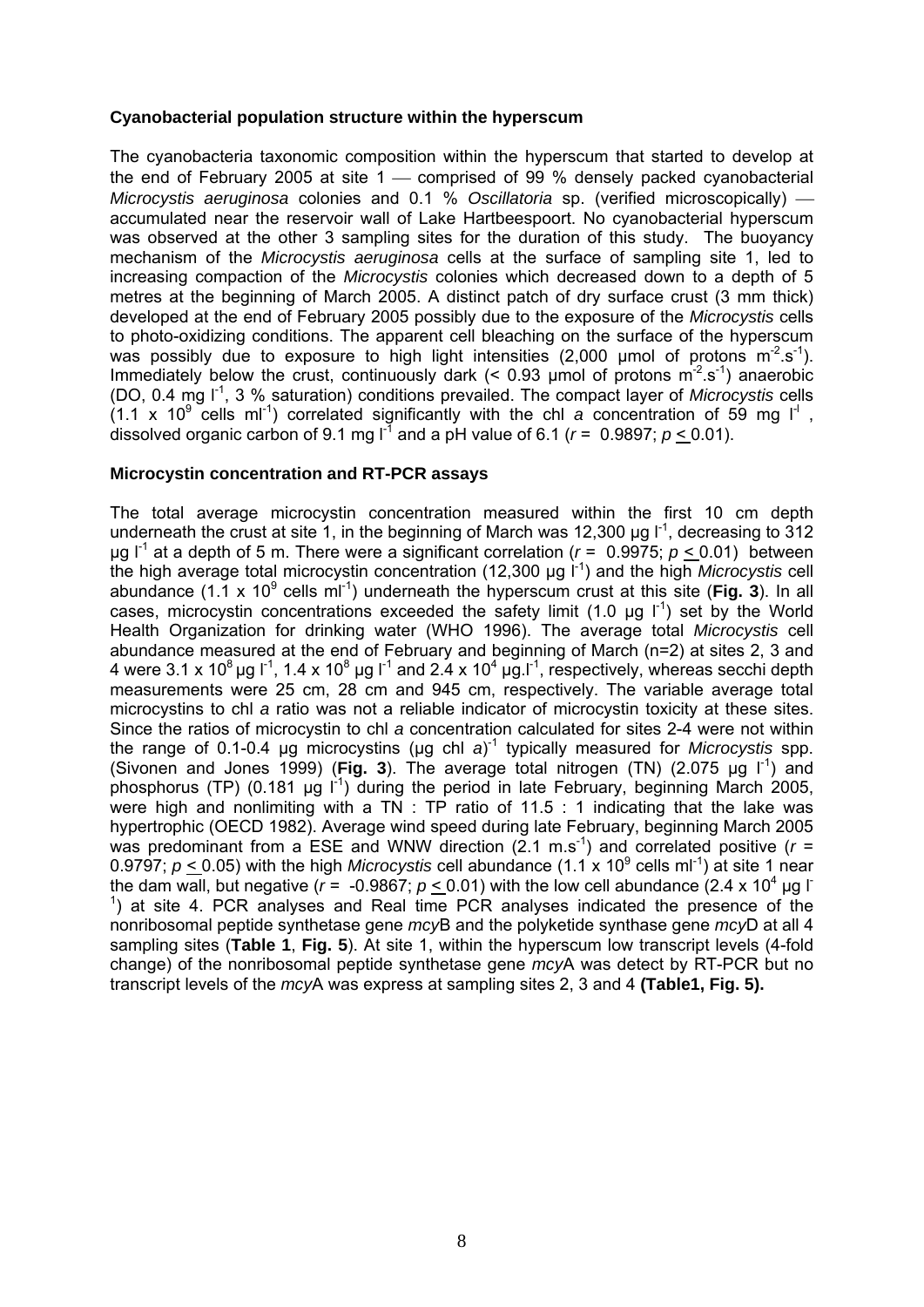

**Fig. 5.** Comparison of the average fold changes of the *mcy* genes A, B and D recorded at the four sampling sites in Lake Hartbeespoort from late February to early March 2005 (n = 2).

**Table 1**. A comparison of amplification products obtained after PCR analysis with different primers, as well as ELISA and PP1A assays as determinants of toxicity, in strains of *Microcystis aeruginosa* (+ = positive/product; - = negative/no product) of the 4 sampling sites.

| Strain                           | Geographic<br>origin | <b>Primer sets</b>    |                       |                       |                        |               |               |                             |                |                     |           | PP <sub>1</sub> A |
|----------------------------------|----------------------|-----------------------|-----------------------|-----------------------|------------------------|---------------|---------------|-----------------------------|----------------|---------------------|-----------|-------------------|
| <b>Microcystis</b><br>aeruginosa |                      | McyB-<br>Tox3P/<br>2M | McyB-<br>Tox1P/<br>1M | McyB-<br>Tox7P/<br>3M | McyB-<br>Tox10P<br>/4M | McyB1-<br>L/R | McyB3-<br>L/R | McyA-<br>MSR/M<br><b>SF</b> | McyD-<br>F2/R2 | McyA-<br><b>MSI</b> |           |                   |
| <b>PCC7806</b>                   | The Netherlands      | $\ddot{}$             | $+$                   | $+$                   | $+$                    | $+$           | $\ddot{}$     | $+$                         | $+$            | $\ddot{}$           | $\ddot{}$ | $+$               |
| <b>UP29 (Site 1)</b>             | Hartbeespoort,<br>ZA |                       | $+$                   | $+$                   |                        | $+$           | $\ddot{}$     | $\ddot{}$                   | $+$            | $\ddot{}$           | $\ddot{}$ | $\ddot{}$         |
| <b>UP30 (Site 2)</b>             | Hartbeespoort,<br>ZA |                       | $+$                   | $+$                   | $+$                    | $\ddot{}$     | $\ddot{}$     |                             | $+$            |                     | $+$       | $+$               |
| <b>UP31 (Site 3)</b>             | Hartbeespoort,<br>ZA |                       | $+$                   | $+$                   | $+$                    | $\ddot{}$     | $\ddot{}$     |                             | $+$            |                     | $+$       | $+$               |
| <b>UP38 (Site 4)</b>             | Hartbeespoort,<br>ZA |                       | $+$                   | $+$                   | $\ddot{}$              | $\ddot{}$     | $\ddot{}$     |                             | $+$            |                     | $+$       | $\ddot{}$         |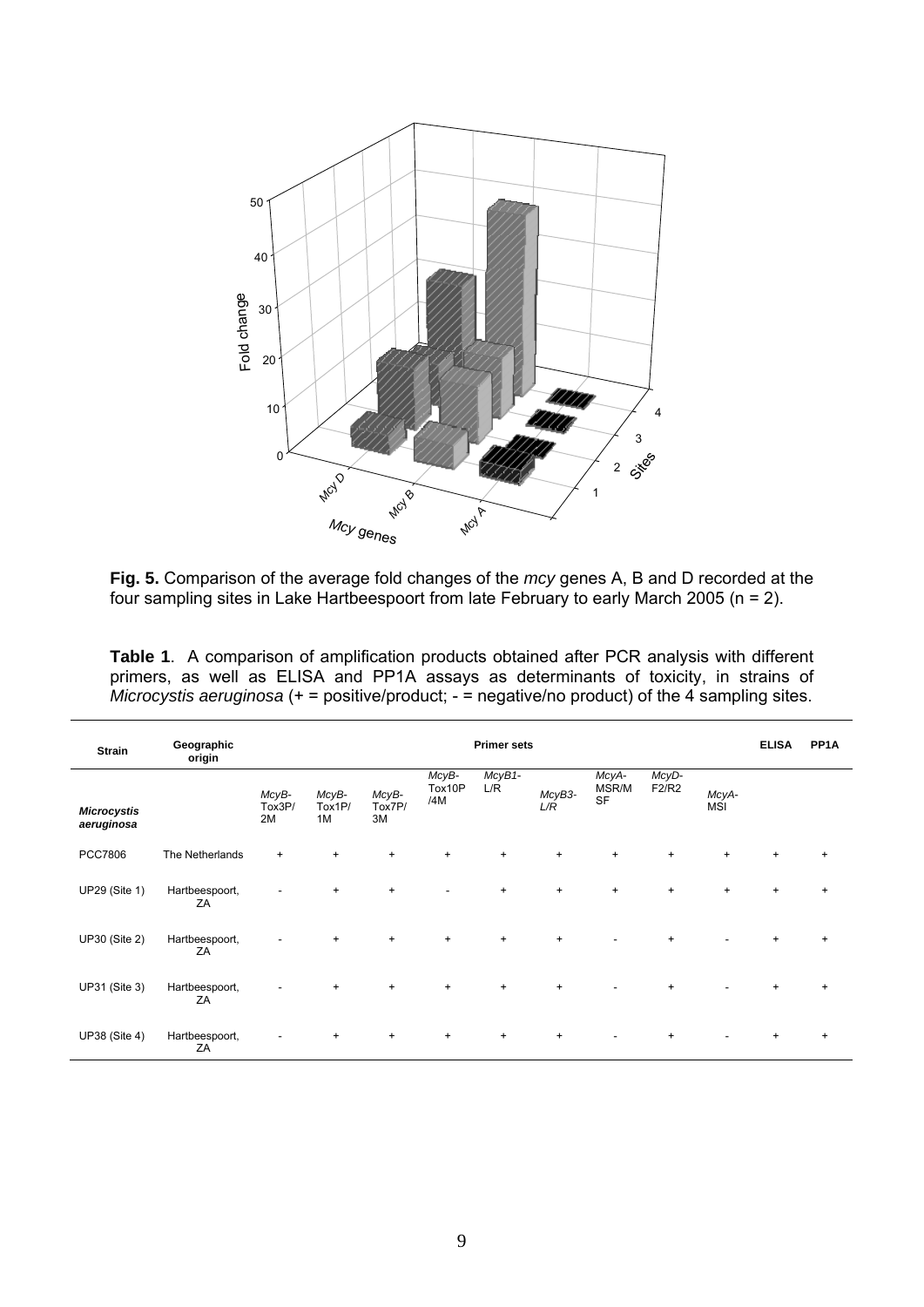#### **DISCUSSION**

### **Hyperscum**

Zohary & Breen (1989) defined hyperscum in Lake Hartbeespoort as crusted and buoyant cyanobacterial mats that formed when buoyant *Microcystis* colonies drifted and accumulated at the wind protected reservoir wall. These hyperscums forming thick, crusted, surface scums under which chl *a* concentrations exceeded 100 mg  $I^1$  (1x10<sup>5</sup> µg  $I^1$ ) the highest value reported for any plantonic cyanobacteria in freshwater systems (Harding & Paxton 2001). Hyperscum in Lake Hartbeespoort often exceeded a hectare in area, measured several centimetres in thickness and remained in the same site for between a few days to several months depending on environmental conditions (Louw 2003). This accumulation of cyanobacterial cells is termed hyperscums to distinguish them from the more temporary, thin, surface films of blue green algae that are known as water blooms or scum which were observed in this study at sites 2, 3 and 4 (Zohary & Breen 1989). The distinctive layer of white crust which is characteristic of hyperscum in Lake Hartbeespoort can possibly be attributed to the upper layer of *Microcystis* cells exposed to photo-oxidizing conditions during high light intensities. Photo-oxidative damage was evident as bleaching of the pigments occurred after exposure to high radiation (2,000 µmol of protons  $m<sup>-2</sup>$  s<sup>-1</sup>) inflicting, causing irreversible genetic damage – phototoxicity – in the *Microcystis* cells.

## **Cyanobacterial toxicity, DNA and transcript analysis**

Earlier work by Zohary (1985) reported light intensity below the crust layer of *Microcystis* in Lake Hartbeespoort of <0.001 µmol of photons  $m^2$  s<sup>1</sup> making the interior of the scum aphotic. These observations are comparable with the low light intensity measured in this study (light intensity <0.93 µmol of photons  $m^2$  s<sup>-1</sup>). In a previous laboratory study by Kaebernick et al. (2000) an increase in microcystin content was observed when light intensity increased from 2 to 40 µmol of photons  $m^2s^{-1}$ . This led to the conclusion that light intensities influencing the toxicity of *Microcystis aeruginosa* at less than 40 µmol of photons  $m^2s^{-1}$ (Utkilen & Gjolme 1992). Unfortunately, direct comparison of light intensities and toxicity were not possible in this study, due to different environmental conditions within cyanobacterial hyperscum and varying depth. Through conducting PCR and RT-PCR methodology we could not find any relationship between the DNA and RNA transcript analyses of site 1 and that of sites 2, 3 and 4. The PCR and RT-PCR analyses showed low levels of transcription of the *mcy*A, B and D genes under very low light intensity (<0.93 µmol of photon m-2 s-1) at site 1, while much higher levels of the *mcy*B and *mcy*D genes were expressed at site 2, 3 and 4 with a light intensity of (19; 21; 61 µmol of photons  $m^2s^{-1}$ ) at a depth of 1 m. The low levels of expression of the *mcy*B and D genes at sampling site 1, may be due to various stress-inducing environmental factors prevailing under the hyperscum e.g. low light intensity and pH (**Fig. 4 and 5**). The only possible explanation for the low level of transcription of the *mcy* A gene at sampling site 1, and its absence at the other sites may also be related to the role of different environmental stresses. Although previous surveys on environmental strains of *M. aeruginosa* in South African reservoirs demonstrated the absence of the *mcy* A is not uncommon, whereas *mcy*B and D was always associated with toxic *M. aeruginosa* strains (Botha-Oberholster and Oberholster (2007). In previous laboratory studies conducted by Kaebernick et al. (2000, 2002) they reported an increase in transcription of the *mcy*B and *mcy*D genes under high light conditions that may indicate higher toxin production. Furthermore, they found in a later study (Kaebernick et al. 2002) that the microcystin synthetase gene cluster (*mcy*ABCDEFGHIJ) consisted of two polycistronic transcripts, *mcy*ABC and *mcy*DEFGHIJ, which are transcribed from a central promoter between *mcy*A and *mcy*D and that both polycistronic transcripts have alternate transcription starting sites which are possibly light dependent. From the results of this study it is clear that the transcription of the *mcy*A, B and D genes, under environmental stress conditions, require only low light intensities (<0.93 µmol of photons  $m^2$  s<sup>-1</sup>) for the upregulation of these genes. We further predict that microcystin synthetase production appears at low levels of light intensity, during unfavourable environmental conditions i.e. aphotic conditions in hyperscum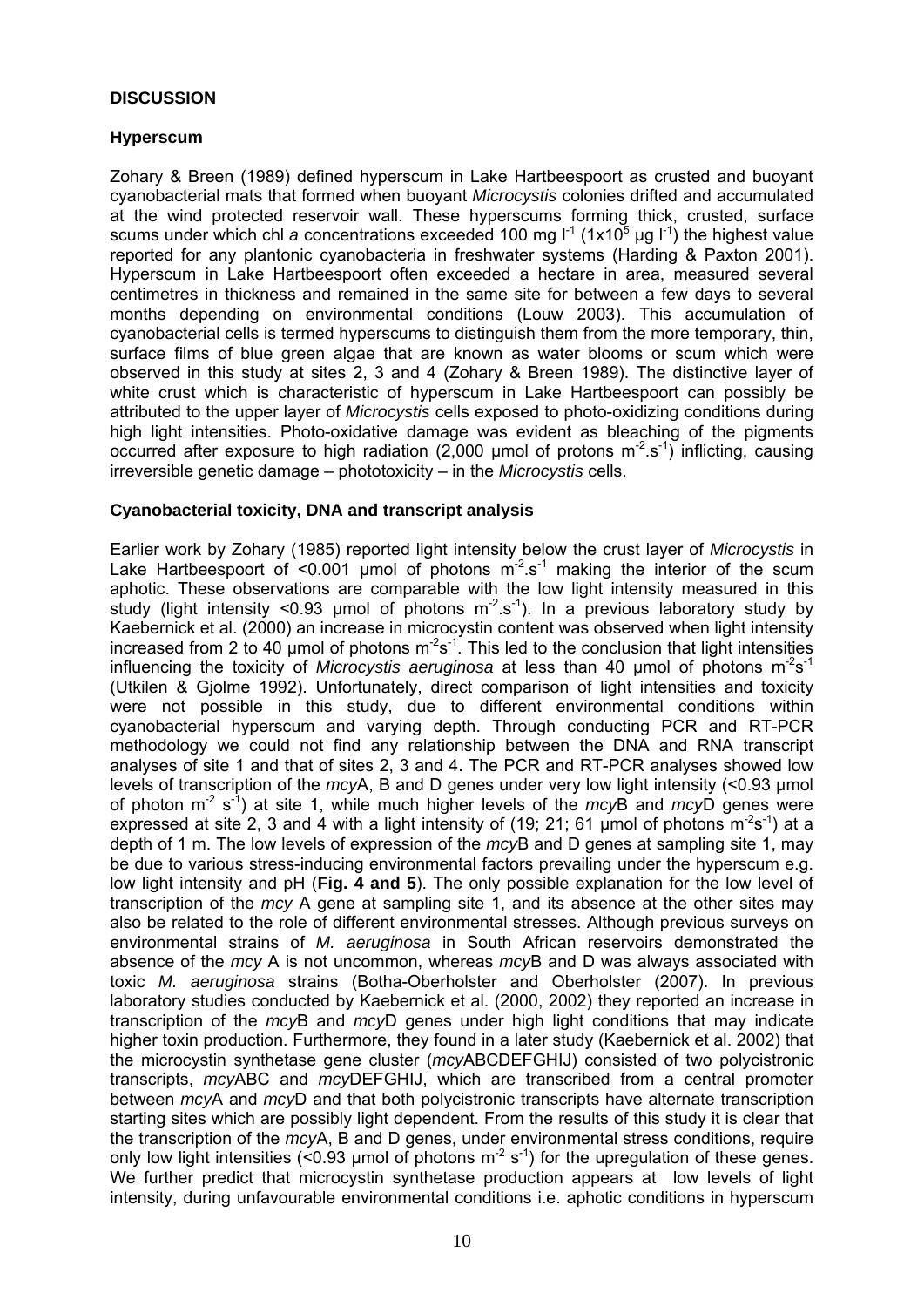and dormant colonies in surface sediment of lakes (during overwintering periodes) to prevent possible grazing pressure by zooplankton (Oberholster et al. 2006a). These results are concurrent to suggestions made by Kaebernick et al. (2000) that toxins is constitutively produced under low and medium light intensities, but is exported only when a certain higher light threshold intensity is reached.

Plausible explanations for the high levels of total microcystins during the end of February and the beginning of March 2005 at sampling site 1 underneath the hyperscum crust may be; due to the collapse of great amounts of *Microcystis* colonies (high cell densities of 1.1 x 10<sup>9</sup> µg l <sup>1</sup>) in the compact layer of hyperscum underneath the hyperscum crust, of which one *Microcystis* cell might contain up to 0.2 pg of microcystin-LR (Codd et al. 2005). The second explanation is the absence of sunlight irradiation and photolysis by UV light under the layer of crust, since the latter have been implicated in microcystin decomposition and isomerization to non-toxic forms (Tsuji et al. 1995). The third plausible explanation came from a laboratorial study conducted by Watanabe et al. (1992). They reported changes in the amount of microcystins-YR and LR during decomposition processes of *Microcystis aeruginosa* cells under dark and aerobic conditions. It their study a decrease to 58 % in microcystin-YR at the end of the experiment  $(45<sup>th</sup>$  day) was measured, while 86 % of microcystin- LR remained. Although we did not measure the gas contents (accept for DO,  $0.4 \text{ mg}$   $1^1$ ) within the hyperscum, Zohary & Madeira (1990) observed gas bubbles composed of 28 % methane, 19 %  $CO<sub>2</sub>$ , 53 % N<sub>2</sub>, and traces of H<sub>2</sub> trapped within the hyperscum. We speculate that the pressure of these gasses resulted in the collapse of the *Microcystis* cells setting microcystins free within the hyperscum underneath the crust, since gas vesicles are delicate structures (extremely thin, 2 nm proteinaceous membrane enclosing a gas-filled space) and tend to collapse when the cells are subjected to pressure (Fay 1983).

In the present study, it is suggested that the development of the compact layer of *Microcystis*  colonies down to 5 metres under the crust at the wind protected dam wall, was possibly due to the action of horizontal surface currents and underwater circulation that down-drive surface scum under the hyperscum and layer of crust. Once the *Microcystis* colonies were under the hyperscum, they experience conditions of low light intensity (<0.93 µmol of photons  $m^2s^1$  and reduced water movement. Under these conditions of low mean photon density, the *Microcystis* cells accumulate only small amounts of carbohydrates and increase their buoyancy by the formation of excess gas vesicles. However under dark conditions, *Microcystis* cells cannot reverse their buoyancy and thus gets "trapped" under the crust, since a linear relation between the loss of buoyancy and carbohydrate content, and buoyancy state and the light dose received, were reported for *Microcystis* cells in both cultured (Kromkamp & Mur 1984) and in natural populations (Visser et al. 1996; Oberholster et al. 2006b).

#### **Landsat satellite images and human health**

In this study the satellite imagery of Lake Hartbeespoort give a distinctive white pattern indicative of the development of surface crust on top of the hyperscum at the reservoir wall during late February and the beginning of March 2005, as well as indicating the development of cyanobacterial scum at sites 2 and 3 **(Fig. 2)**. Therefore, knowledge of the location, extent and possible genotoxicity of cyanobacterial blooms within the reservoir would allow the water resource manager to select a water withdrawal strategy that would minimize the risk posed by cyanobacterial toxins in drinking and irrigation water.

# **Risk management and water quality threats posed by toxins**

Water quality predictions like these are important for water quality management, especially if it happen on a sufficient timely basis, since large amounts of the water from Lake Hartbeespoort are used directly or indirectly for human consumption. The yearly total outflow for irrigation and municipal drinking water extracted near the reservoir wall of Lake Hartbeespoort amounts to 82 x 10 $^6$  m<sup>3</sup> and 7 x 10 $^6$  m<sup>3</sup>, respectively. This water is extracted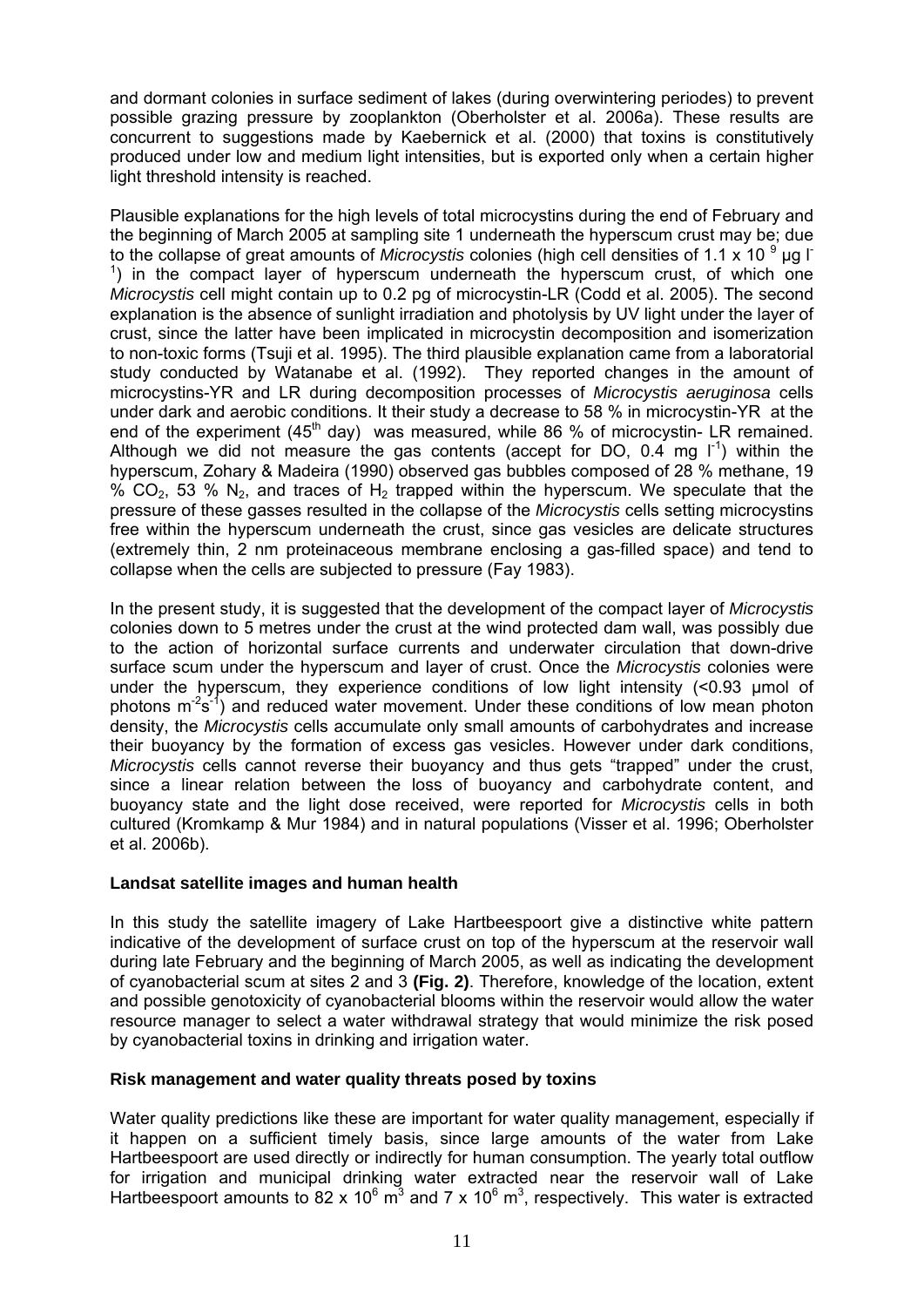where toxic hyperscum with a distinct crust layer can accumulate for up to three months, and thus, pose a major thread to recreational activities and drinking water consumers. In a previous report, Codd et al. (1999) measured detectable amounts of microcystins and *Microcystis* cells in spray irrigation water and on sprayed-irrigated salad lettuce intended for human consumption. Another report by Hoppu & Samela (2002) stated that irrigation water contaminated by cyanotoxins may lyses the cells and aerosolizes the toxins which can then be inhaled by farm workers. It is also possible that dairy cows, after oral exposure, might secrete cyanobacterial toxins in their milk, although, tests to date after administration of microcystins to lactating cows by gavage have not confirmed the presence of microcystin in milk (Feitz et al. 2002).

During a previous occurrence of hyperscum in 2003, the drinking water distribution systems of two small towns, Hartbeespoort and Brits, receiving water from Lake Hartbeespoort exceeded the World Health Organisation total allowable daily intake of 1  $\mu$ g l<sup>-1</sup> (Van Ginkel et al. 2006). Long-term chronic exposure by residence of these towns to low levels of microcystin may also occur as conventional water treatment processes are ineffective in the removal of cyanobacterial toxins from drinking water in these areas (Hoffman 1987). Furthermore the recreational activities near the reservoir wall of Lake Hartbeespoort, that involved direct contact with water (swimming, sailboarding, canoeing, paddling and to a lesser extent boating and angling) may result in incidental or accidental ingestion, inhalation, or skin contact from cyanobacteria scum can pose a health threat. This risk increases by the presence of the hyperscum that accumulate near the reservoir wall which is in much higher concentrations than the limiting range of 10 to 400  $\mu$ gl<sup>-1</sup> suggested for the safe practice in managing recreational waters (Oberholster et al. 2004).

## **CONCLUSION**

We propose through the outcome of this study that by employing routine monitoring by ELISA, PCR and/or RT- PCR and satellite images, water utilities can predict the genotoxicity of *M. aeruginosa* cells, as well as the precise time and location of hyperscum formation near the reservoir wall of Lake Hartbeespoort and therefore can set a risk management plan in place before it become a health risk to the inhabitants of the area.

#### **REFERENCES**

American Public Health Association (APHA), American Water Works Association (AWWA) and Water Pollution Control Federation (WPCF), 1980. Standard Methods for the Examination of Water and Wastewater, 15<sup>th</sup> Edition. American Public Health Association, Washington, D.C.

Baker, A.L., Bakker, K.K. & Tyler, P.A., 1985: A family of pneumatically operated thin layer samplers for replicate sampling of heterogenous water columns. - Hydrobiologia **22**: 107- 211.

Baker, J.A., Neilan, B.A., Entsch, B. & McKay, D.B., 2001: Identification of cyanobacteria and their toxigenicity in environmental samples by rapid molecular analysis. Environmetal Toxicology. **16**: 472-485.

Botha-Oberholster, A-M. & Oberholster, P.J., 2007: PCR based markers for detection and identification of toxic cyanobacteria. WRC Report No. 1502/01/07. Water Research Commission, Pretoria, South Africa, pp. 92.

Boyer, G.L., Satchwell, M.F., Shambaugh, A., Watzin, M., Mihuc, T.B. & Rosen, B., 2004: The occurrence of cyanobacterial toxins in Lake Champlain Waters, pp. 241-257. In: Lake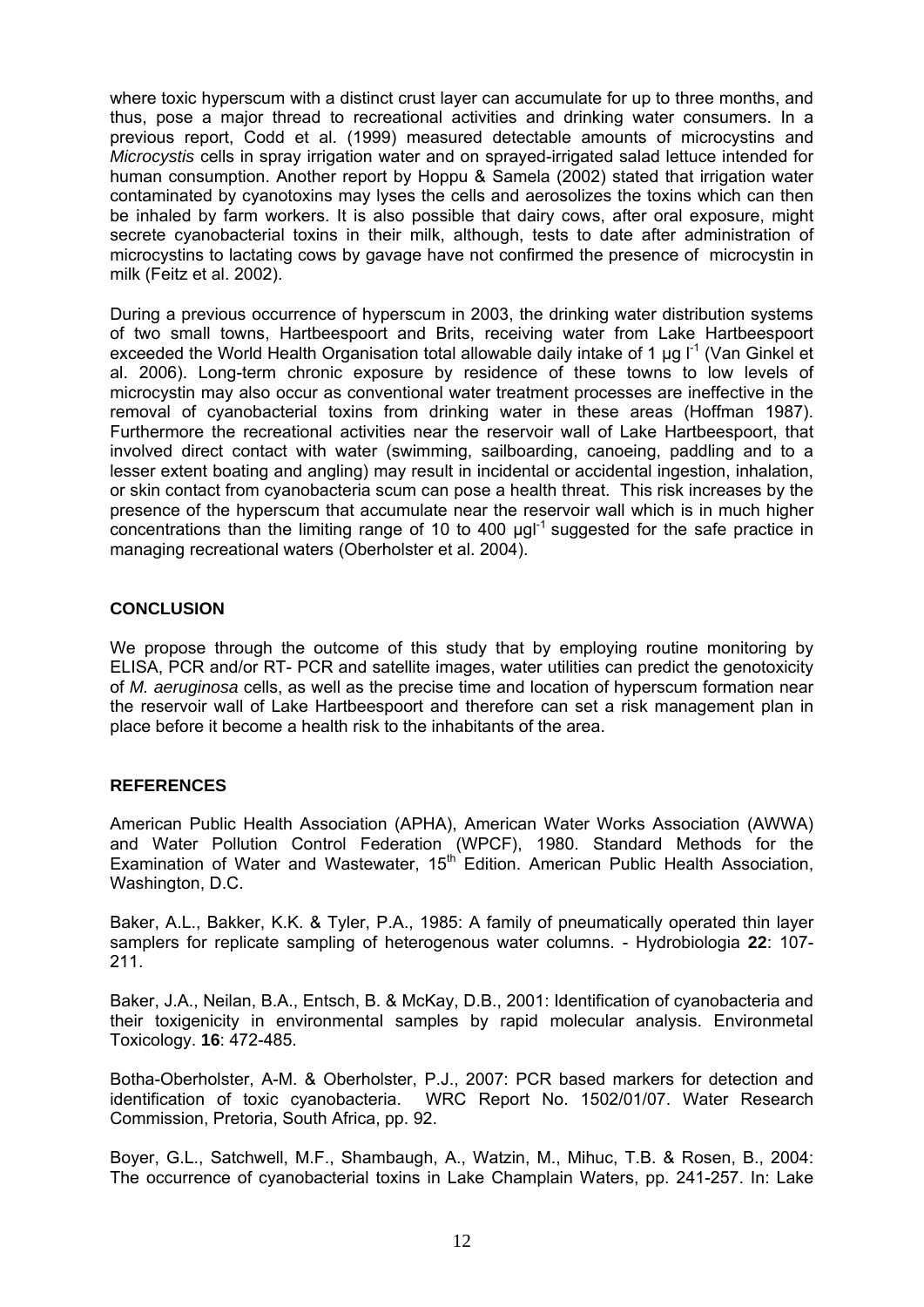Champlain: Partnerships and Research in the New Millennium, Manley, T., Manley, P. & Mihuc, T.B. (eds.): Kluwer Academic Press, pp. 1- 411.

Brower, J.E., Zar, J.H. & von Ende, C.N., 1990: Field and laboratory methods for General Ecology. WMC Brown publishers, pp. 1- 237.

Carmichael, W.W. & An, J., 1999: Using an enzyme linked immunosorbent (ELISA) and a protein phosphatase inhibition assay (PPIA) for the detection of microcystins and nodularins. Natural Toxins **6**: 377-385.

Chorus, I. & Bartram, J., 1999: Toxic cyanobacteria in water. A guide to their public health consequences, monitoring, and management., E & FN Sponsored on behalf of the World Health Organization.

Codd, G.A., Metcalf, J.S. & Beattie, K.A., 1999: Retention of *Microcystis aeruginosa* and microcystin by salad (*Lactuca sativa*) after spray irrigation with water containing cyanobacteria. - Toxicon **37**: 1181-1185.

Dittmann, E., Neilan, B.A. & Börner, T., 1999: Peptide synthetase genes occur in various species of cyanobacteria. In: The phototrophic prokaryotes. Peschek G.A., Loeffelhardt, W. & Schemetterer, G. (eds.): Kluwer Academic/Plenum, New York, pp. 615-621.

Feitz, A.J., Lukondeh.T., Moffitt, M.C. & Burns, B.P., 2002: Absence of detectable levels of the cyanobacterial toxin (microcystin-LR) carry over into milk. - Toxicon **40**: 1173-1180.

Fray, P., 1983: The blue-greens (Chyanophyta-Cyanobacteria). Studies in Biology 160. E. Arnold, London, pp. 1-88.

Grobbelaar, J.U., Botes, E., Van den Heever, J.A., Botha, A-M. & Oberholster, P.J., 2004: Scope and dynamics of toxin produced by cyanophytes in the freshwaters of South Africa and the implications for human and other users. WRC Report No: 1029/1/04. Water Research Commission, Pretoria, South Africa, pp. 1-9

Harding, W.R. & Plaxton, B., 2001: Cyanobacteria in South Africa: A review. WRC Report, No: TT 153/01, Water Research Commission, Pretoria, South Africa, pp. 1-165.

Harding, W.R., Thornton, J.A., Steyn, G., Panuska, J. & Morrison, I.R., 2004: Hartebeespoort Dam remediation project (phase 1), Project no. 58/2003. AGRICOR, pp. 1-151.

Hoffmann, J.R.H., 1976: Removal of *Microcystis* Toxins in Water Purification Processes. - Water SA. **2**: 58-60.

Hoppu, K., Salmela, J. & Lahti, K., 2002: High risk for symptoms from use of water contaminated with cyanobacteria in sauna. - Clinical Toxicology **40**: 309-310.

Howitt, C.A., 1996: Amplification of DNA from whole cells of cyanobacteria using PCR. - Biotechniques **21**: 32-33.

Ichimura, T., 1979: Media for blue-green algae. In: Methods in algological studies. Nishizawa, K. & Chihara, M., (eds.): Kyoritsu, Tokyo, pp. 294-305.

Kaebernick, M., Neilan, B., Börner, T. & Dittmann, E., 2000: Light and the transcriptional response of the microcystin biosynthesis gene cluster. - Applied Environmental Microbiology **66**: 3387-3392.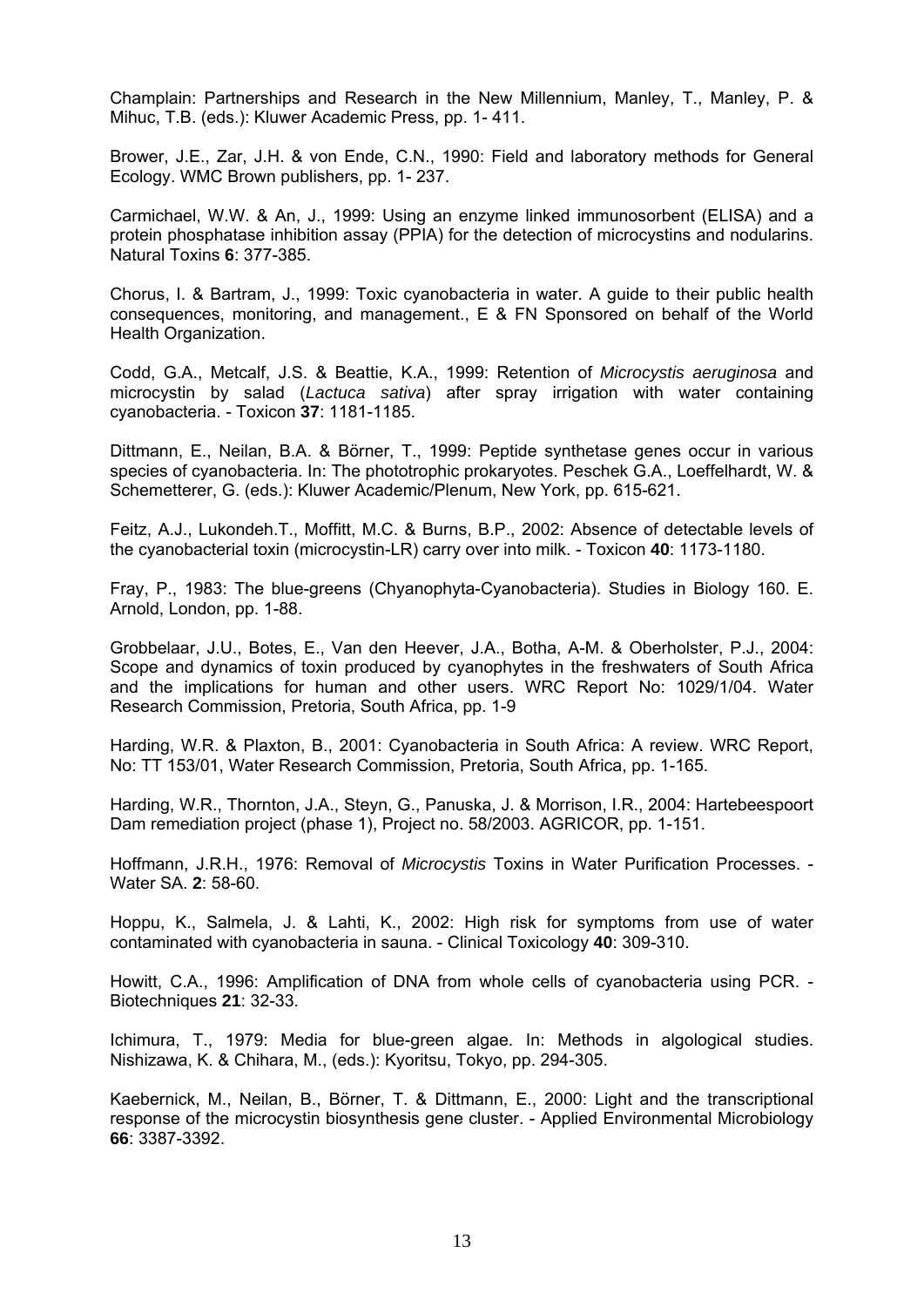Kaebernick, M., Dittmann, E., Börner, T. & Neilan, B., 2002: Multiple alternate transkripts direct the biosynthesis of microcystin, a cyanobacterial nonribosomal peptide. - Applied Environmental Microbiology **68**: 449-455.

Kromkamp, J.C. & Mur, L.R., 1984: Buoyant density changes in the cyanobacterium *Microcystis aeruginosa* due to changes in the cellular carbohydrate content. - FEMS Microbiology Letter **25**: 105-109.

Kurmayer, R., Christiansen, G. & Chorus, I., 2003: The abundance of microcystin-producing genotypes correlates positively with colony size in *Microcystis* sp. and determines its microcystin net production in Lake Wannsee.- Applied Environmental Microbiology **69**: 787- 795.

Kutser, T., 2004: Quantitative detection of chlorophyll in cyanobacterial blooms by satellite remote sensing. - Limnology and Oceanography **49**:2179-2189.

Lillesand, T.M., Kiefer, R.W. & Chipman, J.W., 2004: Remote Sensing and Image Interpretation, Fifth Edition, John Wiley & Sons, Inc., United States of America.

Louw, M., 2003: Alge van dam gesuig om stank weg te kry. Beeld Newspaper, April 2003, p. 9.

Negri, A.P., Jones, G.J. & Hindmarsh, M. 1995: Sheep mortality associated with paralytic shellfish poisons from the cyanobacterium *Anabaena circinalis*. - Toxicon **33**: 1321-1329.

Oberholster, P.J., Botha, A-M. & Grobbelaar, J.U. 2004: *Microcystis aeruginosa*: source of toxic microcystins in drinking water. - African Journal of Biotechnology **3**: 159-168.

Oberholster, P.J., Botha, A-M. & Cloete, T.E., 2006a: Use of molecular makers as indicators for wintergrazing on toxic benthic cyanobacteria colonies by zooplankton in an urban Clororado lake. - Harmful Algae **235**: 1-12.

Oberholster, P.J., Botha, A-M. & Cloete, T.E., 2006b: Toxic cyanobacterial blooms in a shallow artificially mixed urban lake Colorado. - Lakes & Reservoirs: Research and Management **11**: 111-123.

OECD, 1982: Eutrophication of water — monitoring, assessment and control. Paris: Organization for economic cooperation and development.

Pfaffl, M.W. 2001: A new mathematical model for relative quantification in real – time RT-PCR. - Nucleic Acids Res. **29**: 2002-2007.

Pilotto, L.S., Douglas, R.M., Burch, M.D., Cameron, S., Beers, M., Rouch, G.R., Robinson, P., Kirk, M., Cowie, C.T., Hardiman, S., Moore, C. & Attwell, R.G. 1997: Health effects of exposure to cyanobacteria due to recreation water-related activities. – Australia and New Zealand Journal of Public Health **21**: 562-566.

Porra, R.J., Thompson, W.A. & Kriedemann, P.E., 1989: Determination of accurate extinction coefficients and simultaneous equations for assaying chlorophyll*a* and *b* extracted with four different solvents: Verification of the concentration of chlorophyll standards by atomic absorption spectrometry. - Biochimica Biophysica Acta **975**: 384-394.

Rantajärvi, E., Olsonen, R., Hallfors, S. & Leppanen, J.M., 1998: Effect of sampling frequency on detection of natural variability in phytoplankton: unattended high-frequency measurement on board ferries in the Baltic Sea. - ICES: Journal of Marine Science **55**: 697- 704.